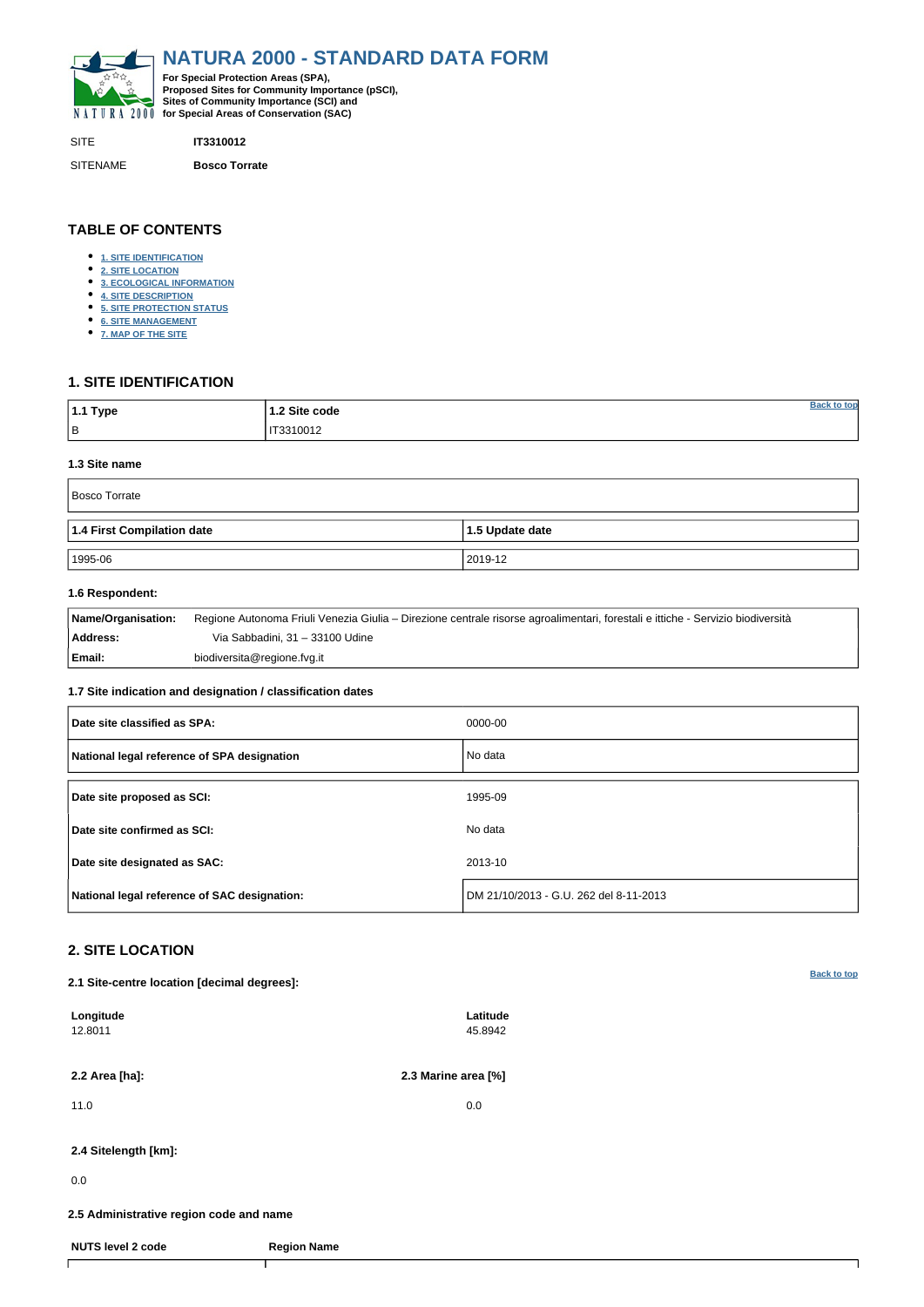**[Back to top](#page-0-0)**

## **2.6 Biogeographical Region(s)**

Continental (100.0 %)

# <span id="page-1-0"></span>**3. ECOLOGICAL INFORMATION**

**3.1 Habitat types present on the site and assessment for them**

**Annex I Habitat types Site assessment Code PF NP Cover [ha] Cave [number] Data quality A|B|C|D A|B|C Representativity Relative Surface Conservation Global** 3260 0.02 G C C C C C C 91L0B || || ||9.14 || ||G ||A ||C ||B ||B ||B 92A0 1.46 G C C C C

**PF:** for the habitat types that can have a non-priority as well as a priority form (6210, 7130, 9430) enter "X" in the column PF to indicate the priority form.

**NP:** in case that a habitat type no longer exists in the site enter: x (optional)

**Cover:** decimal values can be entered

**Caves:** for habitat types 8310, 8330 (caves) enter the number of caves if estimated surface is not available.

**Data quality:** G = 'Good' (e.g. based on surveys); M = 'Moderate' (e.g. based on partial data with some extrapolation); P = 'Poor' (e.g. rough estimation)

## **3.2 Species referred to in Article 4 of Directive 2009/147/EC and listed in Annex II of Directive 92/43/EEC and site evaluation for them**

| <b>Species</b> |      |                                     | Population in the site |           |             |                | <b>Site assessment</b> |   |   |           |             |         |              |                         |  |  |  |  |
|----------------|------|-------------------------------------|------------------------|-----------|-------------|----------------|------------------------|---|---|-----------|-------------|---------|--------------|-------------------------|--|--|--|--|
| G              | Code | <b>Scientific Name</b>              | $\mathbf s$            | <b>NP</b> | $\mathbf T$ | <b>Size</b>    |                        |   |   | Unit      |             | Cat.    | D.<br>qual.  | <b>A B C D</b><br>A B C |  |  |  |  |
|                |      |                                     |                        |           |             | <b>Min</b>     | <b>Max</b>             |   |   |           | Pop.        | Con.    | Iso.         | Glo.                    |  |  |  |  |
|                | 1092 | <b>Austropotamobius</b><br>pallipes |                        |           | p           |                |                        |   | P | <b>DD</b> | D           |         |              |                         |  |  |  |  |
| Α              | 1193 | <b>Bombina variegata</b>            |                        |           | p           |                |                        |   | C | <b>DD</b> | $\mathsf C$ | $\sf B$ | $\mathsf C$  | $\overline{C}$          |  |  |  |  |
|                | 1071 | Coenonympha oedippus                |                        |           | р           |                |                        |   | V | DD        | $\mathsf C$ | C       | B            | $\sf B$                 |  |  |  |  |
| $\mathsf F$    | 1163 | <b>Cottus gobio</b>                 |                        |           | p           |                |                        |   | C | <b>DD</b> | $\mathsf D$ |         |              |                         |  |  |  |  |
| B              | A236 | <b>Dryocopus martius</b>            |                        |           | W           | 1              | 1                      |   |   | G         | D           |         |              |                         |  |  |  |  |
| R              | 1220 | <b>Emys orbicularis</b>             |                        |           | р           |                |                        |   | R | DD        | $\mathbf C$ | $\sf B$ | $\mathsf{C}$ | $\mathsf C$             |  |  |  |  |
|                | 1065 | Euphydryas aurinia                  |                        |           | p           |                |                        |   | C | <b>DD</b> | B           | B       | B            | B                       |  |  |  |  |
| $\mathsf F$    | 6152 | Lampetra zanandreai                 |                        |           | p           |                |                        |   | P | <b>DD</b> | C           | C       | $\mathsf C$  | C                       |  |  |  |  |
| B              | A338 | <b>Lanius collurio</b>              |                        |           | r           | $\overline{2}$ | $\overline{2}$         | p |   | G         | D           |         |              |                         |  |  |  |  |
|                | 1083 | <b>Lucanus cervus</b>               |                        |           | p           |                |                        |   | P | <b>DD</b> | D           |         |              |                         |  |  |  |  |
|                | 1060 | Lycaena dispar                      |                        |           | р           |                |                        |   | P | DD        | D           |         |              |                         |  |  |  |  |
| $\sf B$        | A073 | <b>Milvus migrans</b>               |                        |           | ${\bf c}$   |                |                        |   | R | <b>DD</b> | $\mathsf D$ |         |              |                         |  |  |  |  |
| M              | 1321 | <b>Myotis emarginatus</b>           |                        |           | р           |                |                        |   | P | <b>DD</b> | $\mathsf D$ |         |              |                         |  |  |  |  |
| B              | A072 | Pernis apivorus                     |                        |           | r           |                |                        |   | R | <b>DD</b> | $\mathsf D$ |         |              |                         |  |  |  |  |
| Α              | 1215 | Rana latastei                       |                        |           | p           |                |                        |   | C | <b>DD</b> | C           | B       | $\mathsf{C}$ | $\mathsf C$             |  |  |  |  |
| M              | 1304 | <b>Rhinolophus</b><br>ferrumequinum |                        |           | p           |                |                        |   | P | <b>DD</b> | D           |         |              |                         |  |  |  |  |
| Α              | 1167 | <b>Triturus carnifex</b>            |                        |           | p           |                |                        |   | C | <b>DD</b> | $\mathsf C$ | B       | $\mathsf C$  | $\sf B$                 |  |  |  |  |

**Group:** A = Amphibians, B = Birds, F = Fish, I = Invertebrates, M = Mammals, P = Plants, R = Reptiles

- **S:** in case that the data on species are sensitive and therefore have to be blocked for any public access enter: yes
- **NP:** in case that a species is no longer present in the site enter: x (optional)
- **Type:** p = permanent, r = reproducing, c = concentration, w = wintering (for plant and non-migratory species use permanent)
- Unit: i = individuals, p = pairs or other units according to the Standard list of population units and codes in accordance with Article 12 and 17 reporting (see **[reference portal](http://bd.eionet.europa.eu/activities/Natura_2000/reference_portal)**)
- Abundance categories (Cat.): C = common, R = rare, V = very rare, P = present to fill if data are deficient (DD) or in addition to population size information
- Data quality: G = 'Good' (e.g. based on surveys); M = 'Moderate' (e.g. based on partial data with some extrapolation); P = 'Poor' (e.g. rough estimation); VP = 'Very poor' (use this category only, if not even a rough estimation of the population size can be made, in this case the fields for population size can remain empty, but the field "Abundance categories" has to be filled in)

## **3.3 Other important species of flora and fauna (optional)**

| <b>Species</b> |             |                        |   | Population in the site |             |            |             | <b>Motivation</b> |    |                                |   |                  |   |                 |  |
|----------------|-------------|------------------------|---|------------------------|-------------|------------|-------------|-------------------|----|--------------------------------|---|------------------|---|-----------------|--|
| Group          | <b>CODE</b> | <b>Scientific Name</b> | S | <b>NP</b>              | <b>Size</b> |            | <b>Unit</b> | Cat.              |    | <b>Species</b><br><b>Annex</b> |   | Other categories |   |                 |  |
|                |             |                        |   |                        | <b>Min</b>  | <b>Max</b> |             | <b>C R V P</b>    | IV | v                              | A | B                | C | D               |  |
| A              | 1201        | <b>Bufo viridis</b>    |   |                        |             |            |             | ⌒<br>◡            | ⋏  |                                |   |                  | ᄉ | ۰.<br>$\lambda$ |  |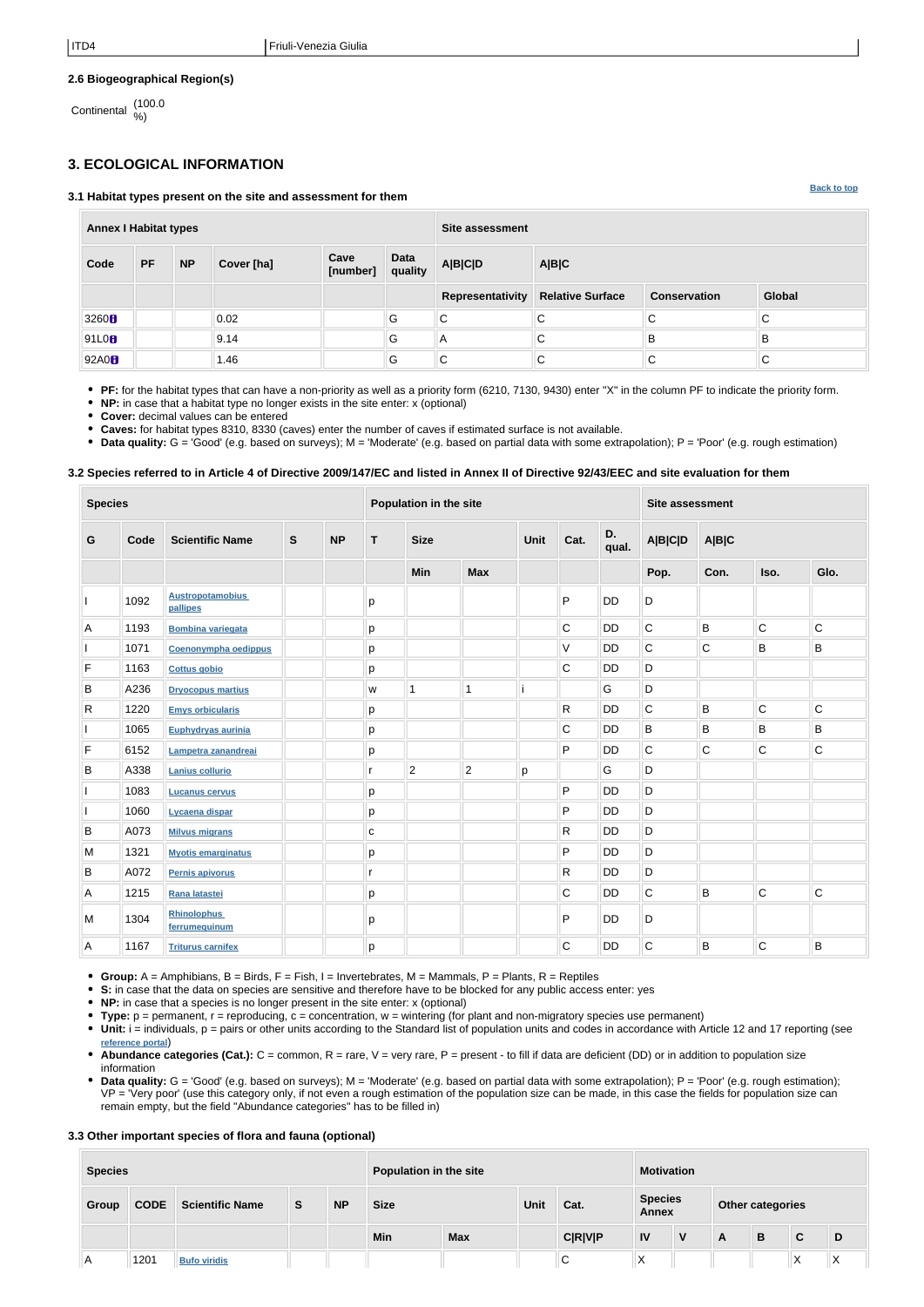| Positive Impacts |                                                           |                  |         |
|------------------|-----------------------------------------------------------|------------------|---------|
| <b>IRank</b>     | Activities,                                               | <b>Pollution</b> | linside |
|                  | management [code]   (optional) [code]   / outside [i o b] |                  |         |

Rank:  $H = high$ ,  $M = medium$ ,  $L = low$ 

Pollution:  $N = N$ itrogen input, P = Phosphor/Phosphate input, A = Acid input/acidification,

 $T =$  toxic inorganic chemicals,  $O =$  toxic organic chemicals,  $X =$  Mixed pollutions

 $i = inside, o = outside, b = both$ 

| Negative Impacts |                                                   |           |                           |
|------------------|---------------------------------------------------|-----------|---------------------------|
| Rank             | Threats and<br>pressures [code] (optional) [code] | Pollution | inside/outside<br>[i o b] |
| н                | F03.01                                            |           |                           |
| M                | B02.04                                            |           |                           |
| lм               | A08                                               |           |                           |
| Η                | A01                                               |           |                           |
| lМ               | 101                                               |           |                           |
| lМ               | F02                                               |           | ΙO                        |
| H                | <b>B02</b>                                        |           |                           |

**[Back to top](#page-0-0)**

| $\mathsf{R}$ | 1283 | <b>Coronella austriaca</b>         | $\mathsf{R}$ | $\mathsf{X}$ |              |                         | $\mathsf X$  | $\mathsf X$               |
|--------------|------|------------------------------------|--------------|--------------|--------------|-------------------------|--------------|---------------------------|
| $\mathsf{R}$ | 1281 | Elaphe longissima                  | $\mathsf{R}$ | $\mathsf X$  |              |                         | X            | $\mathsf{X}$              |
|              | 1026 | <b>Helix pomatia</b>               | P            |              | $\mathsf{X}$ |                         | X            | $\mathsf X$               |
| $\mathsf{R}$ | 5670 | <b>Hierophis viridiflavus</b>      | $\mathbf C$  | $\mathsf{X}$ |              |                         | X            | $\mathsf{X}$              |
| Α            | 5358 | <b>Hyla intermedia</b>             | $\mathbf C$  |              |              |                         | X            | $\pmb{\times}$            |
| $\mathsf{R}$ | 1263 | <b>Lacerta viridis</b>             | $\mathbf C$  | $\mathsf{X}$ |              |                         | X            | $\boldsymbol{\mathsf{X}}$ |
|              | 1067 | Lopinga achine                     | $\mathbf C$  | $\mathsf{X}$ |              |                         | X            | $\pmb{\times}$            |
| M            | 1341 | <b>Muscardinus</b><br>avellanarius | R            | X            |              | X                       | X            | X                         |
| M            | 1358 | <b>Mustela putorius</b>            | $\mathsf{R}$ |              | $\mathsf{X}$ | $\mathsf{\overline{X}}$ | $\mathsf{X}$ | $\mathsf X$               |
| $\mathsf{R}$ | 1292 | <b>Natrix tessellata</b>           | $\mathsf{R}$ | $\mathsf{X}$ |              |                         | X            | $\mathsf{X}$              |
| M            | 2016 | Pipistrellus kuhlii                | C            | $\mathsf{X}$ |              | X                       | X            | $\boldsymbol{\mathsf{X}}$ |
| M            | 1326 | <b>Plecotus auritus</b>            | P            | $\mathsf{X}$ |              | $\pmb{\times}$          |              | $\boldsymbol{\mathsf{X}}$ |
| $\mathsf{R}$ | 1256 | <b>Podarcis muralis</b>            | $\mathbf C$  | $\mathsf{X}$ |              |                         | $\mathsf{X}$ | $\mathsf{X}$              |
| Α            | 1209 | Rana dalmatina                     | $\mathbf C$  | $\mathsf{X}$ |              |                         | X            | $\boldsymbol{\mathsf{X}}$ |
| Α            | 1210 | Rana esculenta                     | $\mathbf C$  |              | $\mathsf{X}$ |                         | X            | $\boldsymbol{\mathsf{X}}$ |
| Α            | 1207 | Rana lessonae                      | $\mathbf C$  | $\mathsf{X}$ |              |                         | $\mathsf{X}$ | $\boldsymbol{\mathsf{X}}$ |
| R            | 5902 | Vipera aspis<br>francisciredi      | P            |              |              |                         | $\mathsf X$  | Χ                         |

• Unit: i = individuals, p = pairs or other units according to the standard list of population units and codes in accordance with Article 12 and 17 reporting, (see **[reference portal](http://bd.eionet.europa.eu/activities/Natura_2000/reference_portal)**)

• Cat.: Abundance categories:  $C =$  common,  $R =$  rare,  $V =$  very rare,  $P =$  present

**Group:** A = Amphibians, B = Birds, F = Fish, Fu = Fungi, I = Invertebrates, L = Lichens, M = Mammals, P = Plants, R = Reptiles

**CODE:** for Birds, Annex IV and V species the code as provided in the reference portal should be used in addition to the scientific name

**S:** in case that the data on species are sensitive and therefore have to be blocked for any public access enter: yes

**NP:** in case that a species is no longer present in the site enter: x (optional)

**Motivation categories: IV, V:** Annex Species (Habitats Directive), **A:** National Red List data; **B:** Endemics; **C:** International Conventions; **D:** other reasons

# <span id="page-2-0"></span>**4. SITE DESCRIPTION**

#### **4.1 General site character**

| Habitat class           | % Cover |
|-------------------------|---------|
| $\vert$ N <sub>16</sub> | 99.0    |
| N06                     | 1.0     |
| Total Habitat Cover     | 100     |

#### **Other Site Characteristics**

Il sito include un'area formata da alluvioni, con falda freatica emergente e completamente boscata. Il bosco è composto prevalentemente da farnia e carpino bianco. Grazie al particolare microclima sono presenti specie quali Veratrum album lobelianum, Daphne mezereum e Lilium martagon

#### **4.2 Quality and importance**

E? uno degli ultimi lembi di bosco della pianura friulano-veneta, che si distingue fitogeograficamente da quelli della rimanente pianura padana per una maggiore presenza dell?elemento illirico-balcanico. E? un sito rilevante a livello regionale per la presenza di uccelli, non necessariamente di interesse comunitario, nidificanti in ambiente boschivo, nella bassa pianura coltivata. La zona ospita una comunità erpetologica di pregio (Emys orbicularis, Bombina variegata, Rana latastei, Triturus carnifex, Zamenis longissimus, ecc.).. Mustela putorius è ancora presente. Nell'area è segnalato Lucanus cervus. Plecotus auritus è stato raccolto a S. Vito al Tagliamento. Nella roggia del Molino è presente Austropotamobius pallipes. Per il sito esistono, inoltre, segnalazioni inedite di Lycaena dispar, Coenonympha oedippus e Euphydryas aurinia.

#### **4.3 Threats, pressures and activities with impacts on the site**

The most important impacts and activities with high effect on the site

### **4.4 Ownership (optional)**

### **4.5 Documentation**

AA.VV., 2010. Torrate. Aspetti faunistici. ASTORE-FVG ed., pubbl. n. 3: 1-129.BULGARINI F., CALVARIO E., FRATICELLI F., PETRETTI F. & SAROCCO S., 1999. Libro Rosso degli animali d'Italia. Vertebrati. WWf Italia ed., Roma: 1-210. DEL FAVERO R., POLDINI L., BORTOLI P.L., DREOSSI G., LASEN C.,